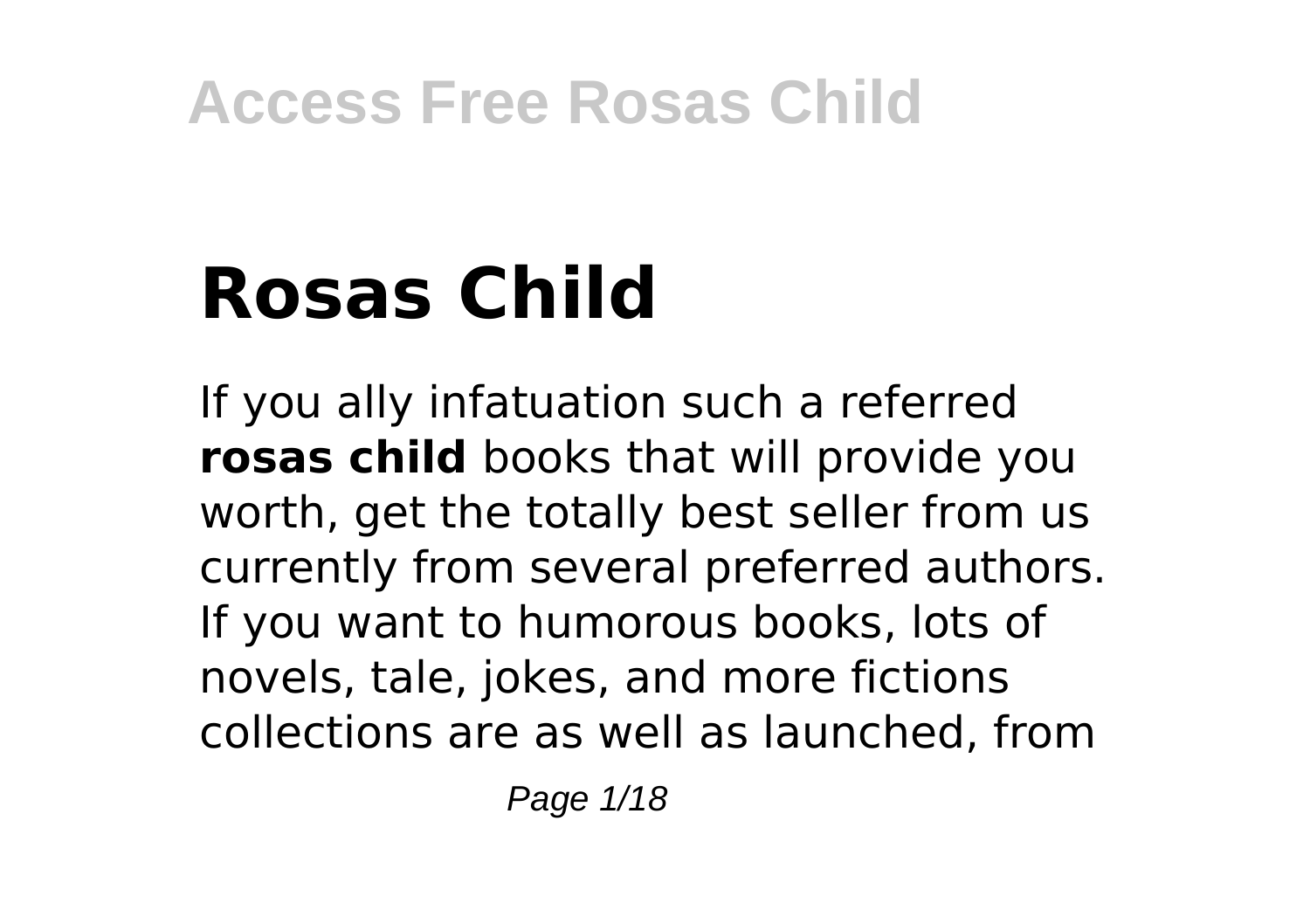best seller to one of the most current released.

You may not be perplexed to enjoy all book collections rosas child that we will utterly offer. It is not in relation to the costs. It's about what you compulsion currently. This rosas child, as one of the most practicing sellers here will entirely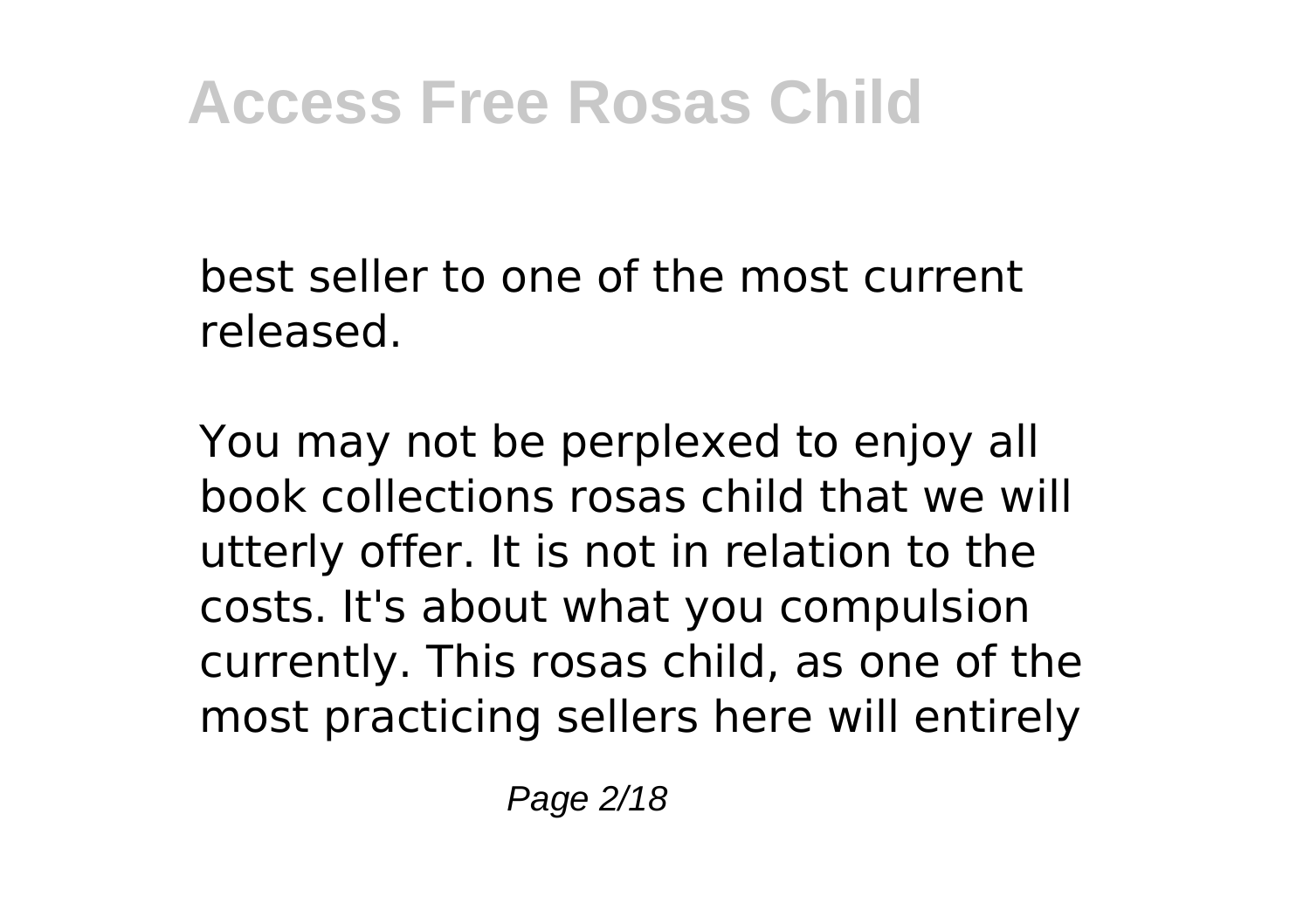be in the midst of the best options to review.

A few genres available in eBooks at Freebooksy include Science Fiction, Horror, Mystery/Thriller, Romance/Chick Lit, and Religion/Spirituality.

#### **Rosas Child**

Page 3/18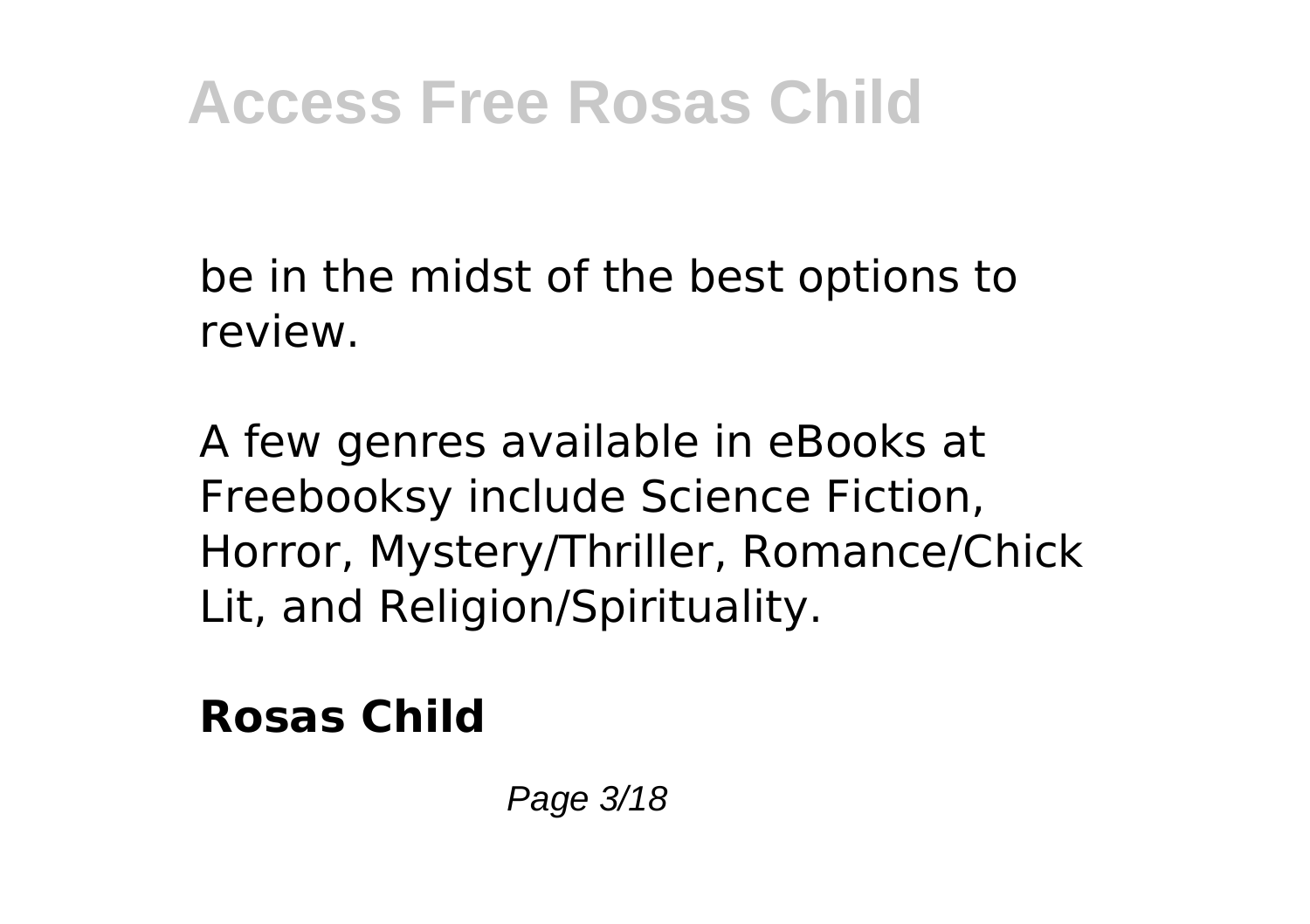A migrant has been indicted after authorities discovered child pornography on his cellphone during a large human smuggling attempt, according to court documents. On Tuesday, a federal grand jury ...

#### **Man indicted on child porn charges** Andrew Rosa, 34, is accused of

Page 4/18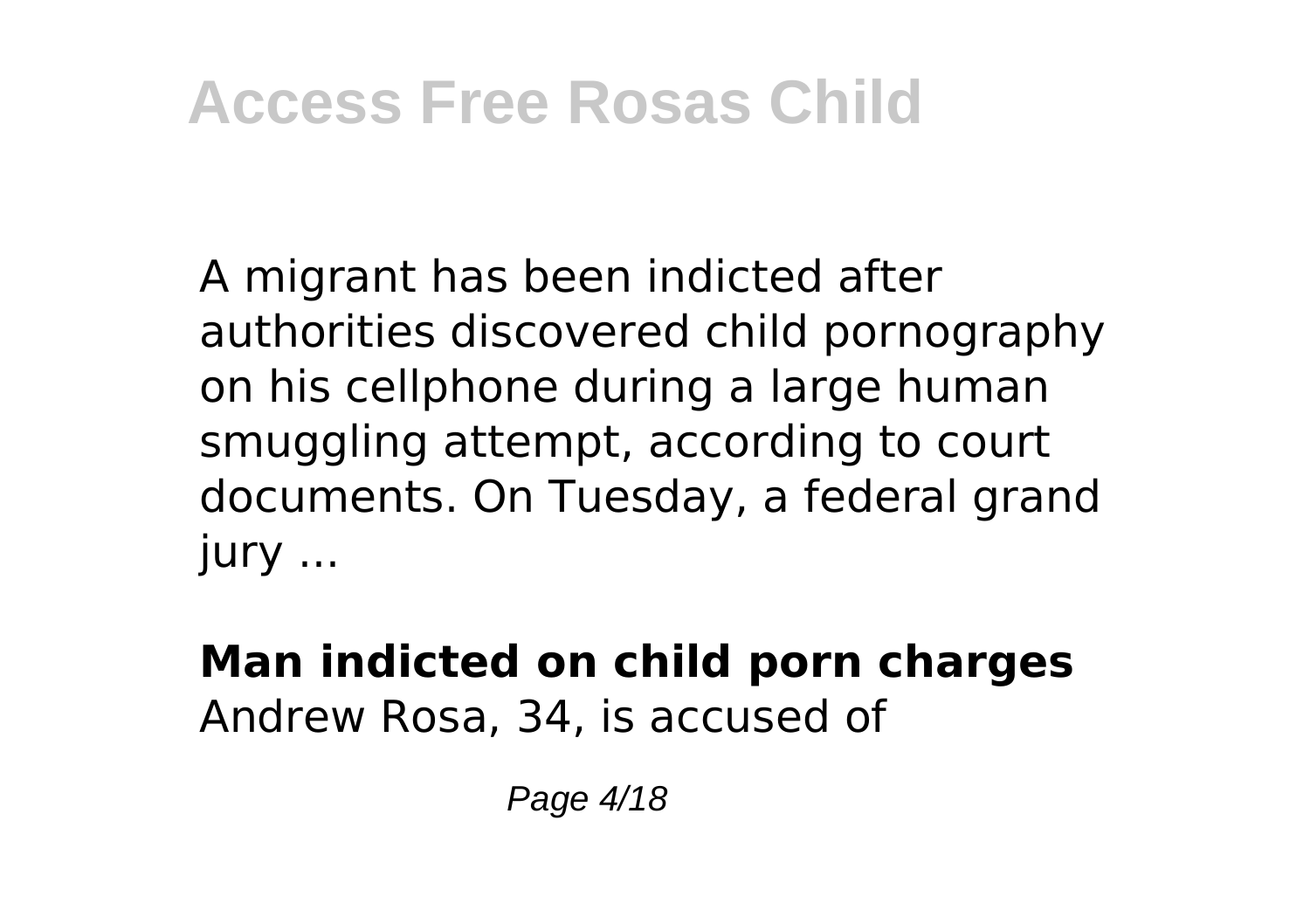assaulting a 16-year-old girl that he contracted through social media. Douglas County, Colorado, investigators are looking for him and anyone else he may have ...

#### **Douglas County investigators seek child sex assault suspect**

There's been some speculation about

Page 5/18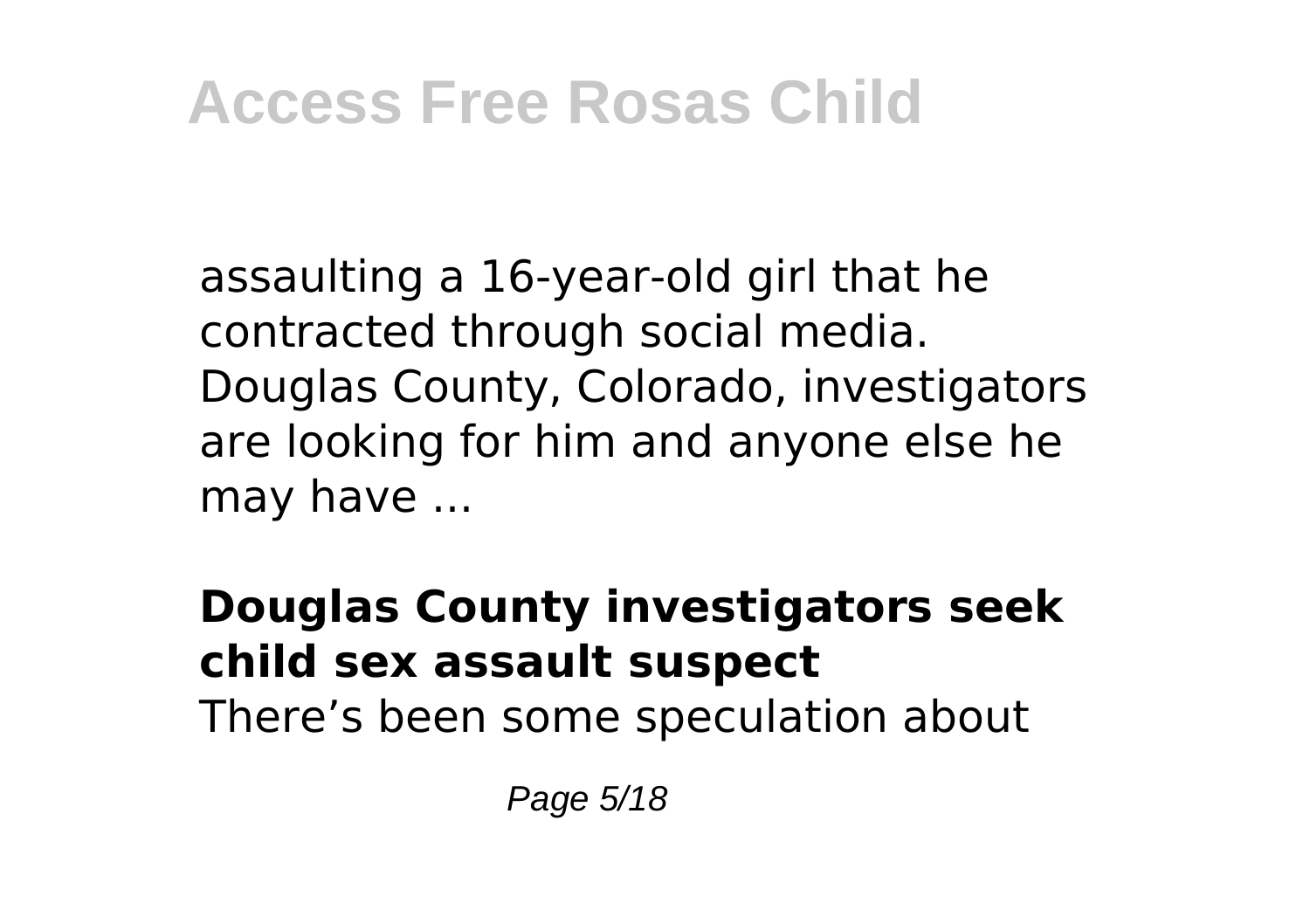Abby De La Rosa and Nick Cannon's relationship — like whether or not it's just really amazing co-parenting, or perhaps something more. Regardless, the pair seem to ...

**Nick Cannon Cheers Son Zillion on as He Tries To Take His First Steps in Abby De La Rosa's Adorable New**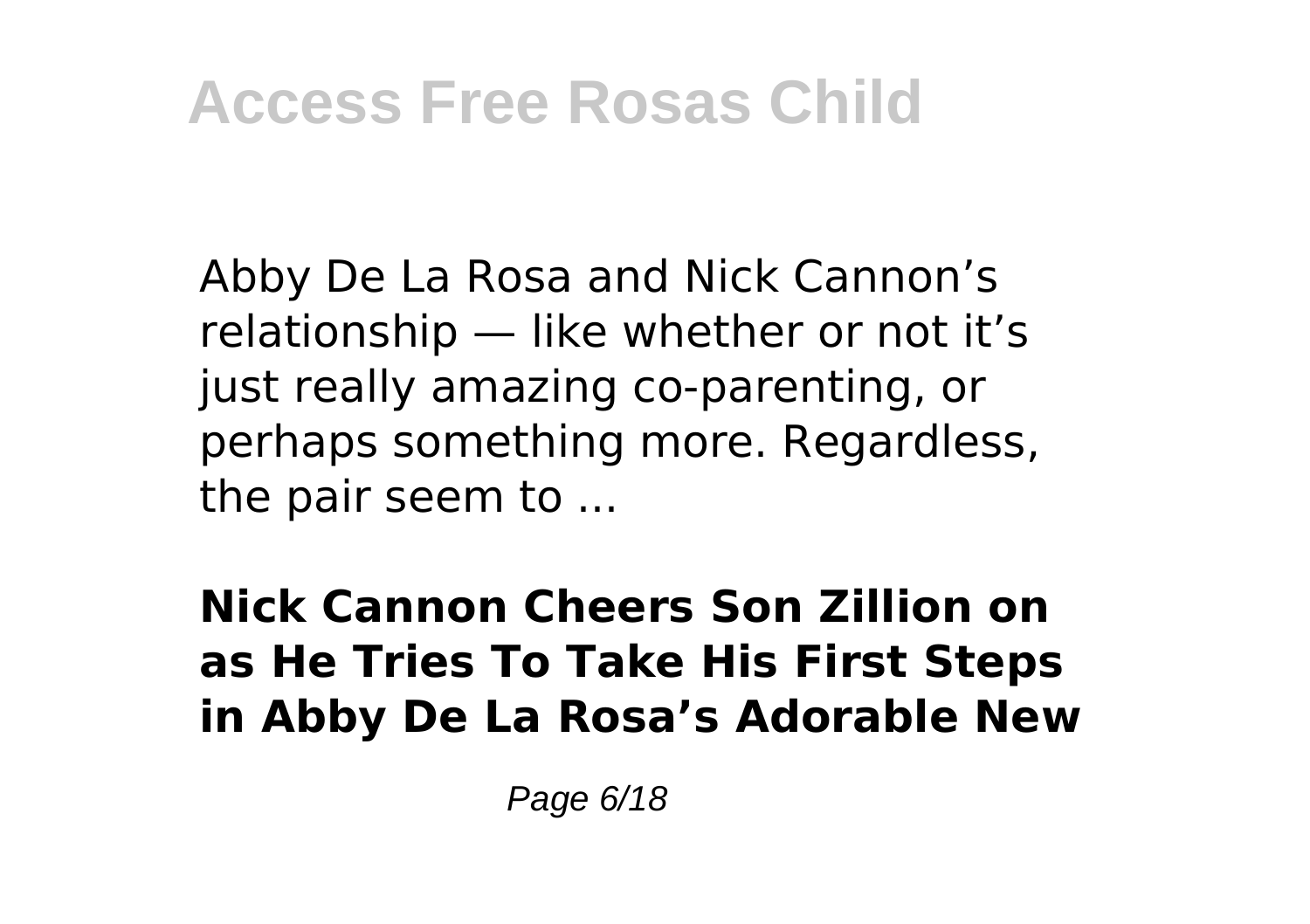#### **Video**

Nick Cannon is spending sweet quality time with his twins. On Thursday, Abby De La Rosa, 31, shared some sweet videos of her and Cannon, 41, spending time with their 1-year-old twins, Zion and Zillion ...

#### **Abby De La Rosa Shares Clips of**

Page 7/18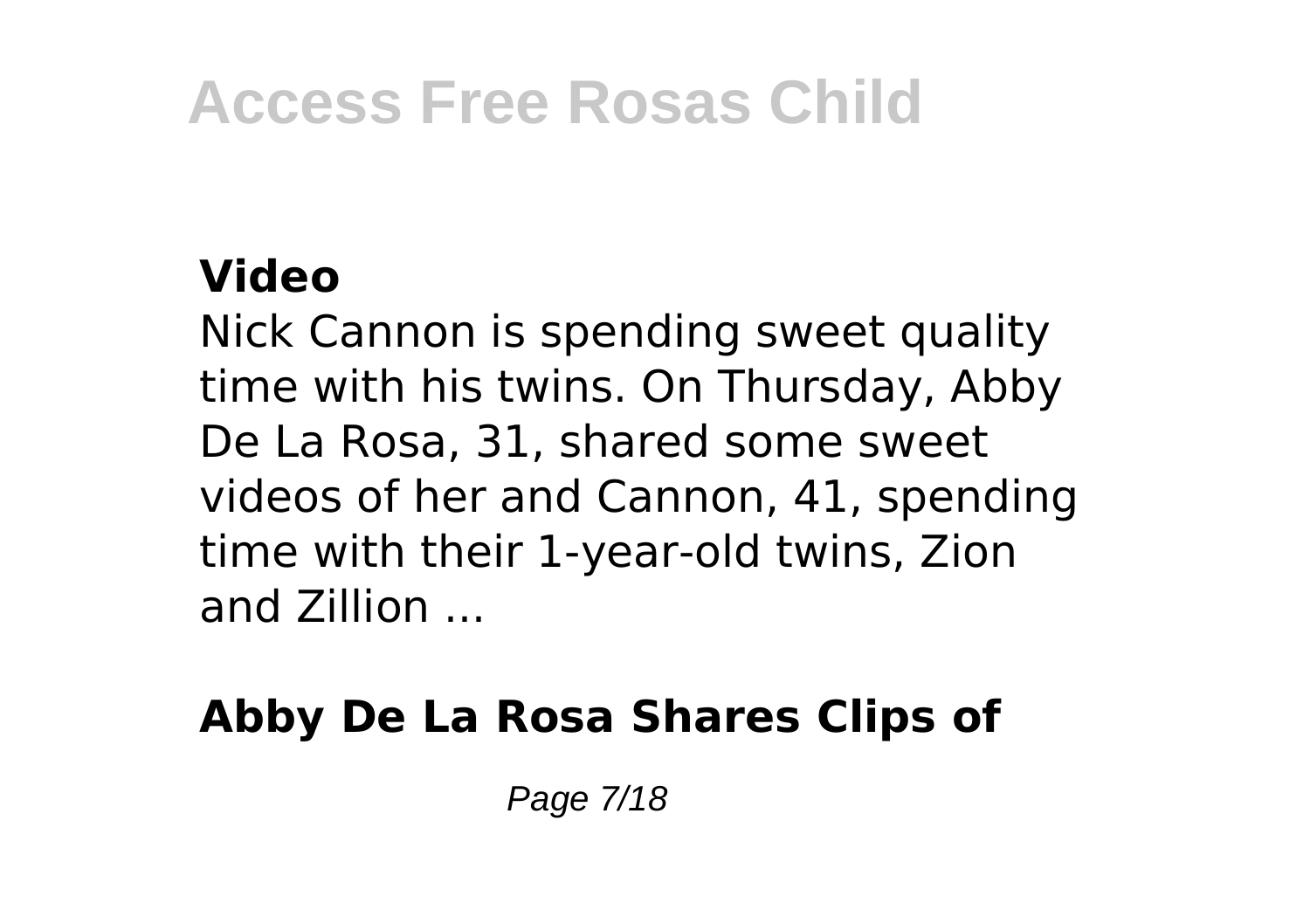#### **Nick Cannon Dancing with Twin Sons as They Practice Walking** Authorities are looking for a 34-year-old man who allegedly sexually assaulted a teenager in Douglas County. Andrew Rosa is suspected of contacting a 16-year-old girl online, meeting her and

sexually ...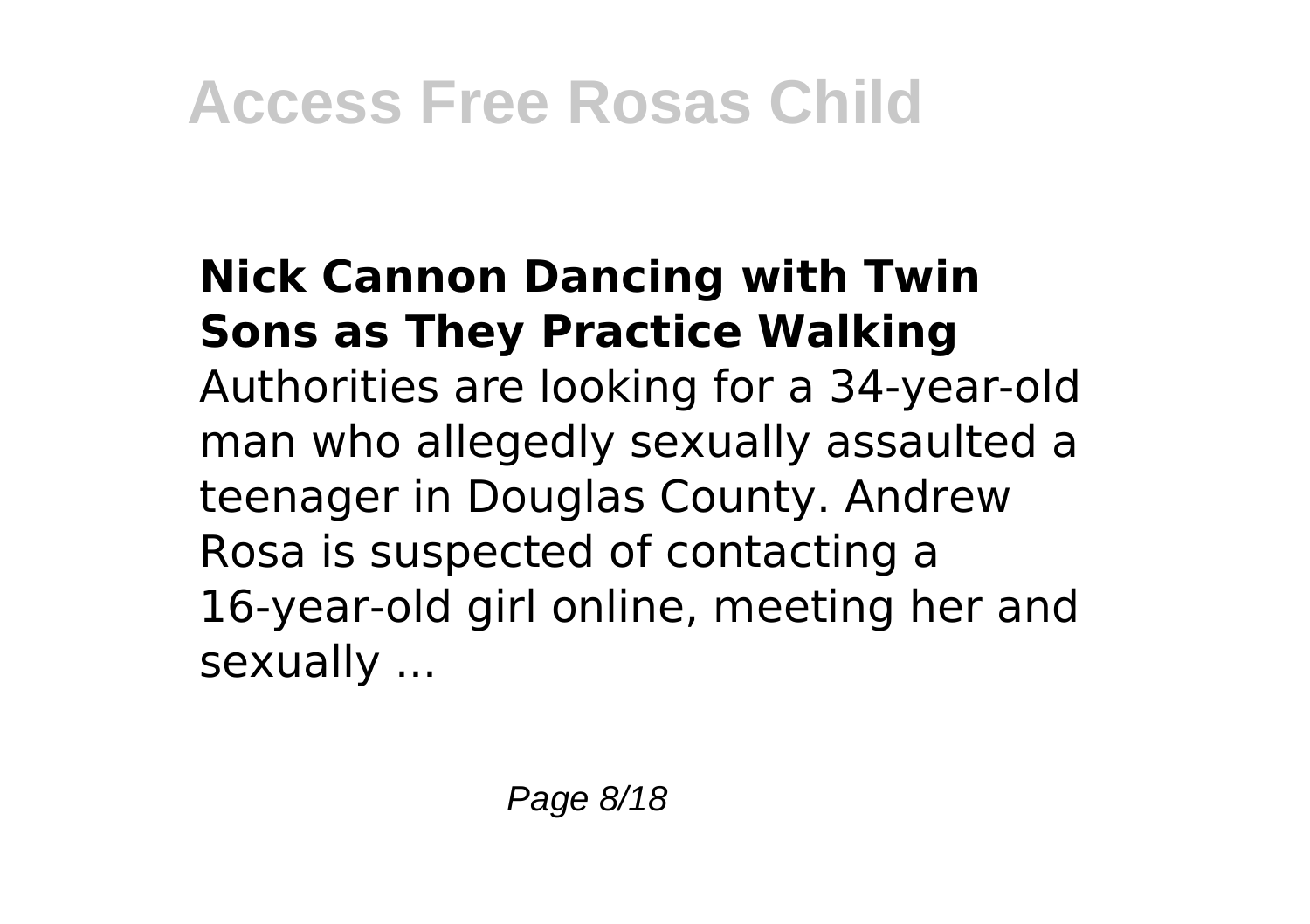#### **Douglas County Sheriff's Office asks for public's help in locating a child sex assault suspect**

A former Santa Rosa chiropractor was sentenced to 10 years in state prison more than five years after he was convicted of molesting patients between 2012 and 2017.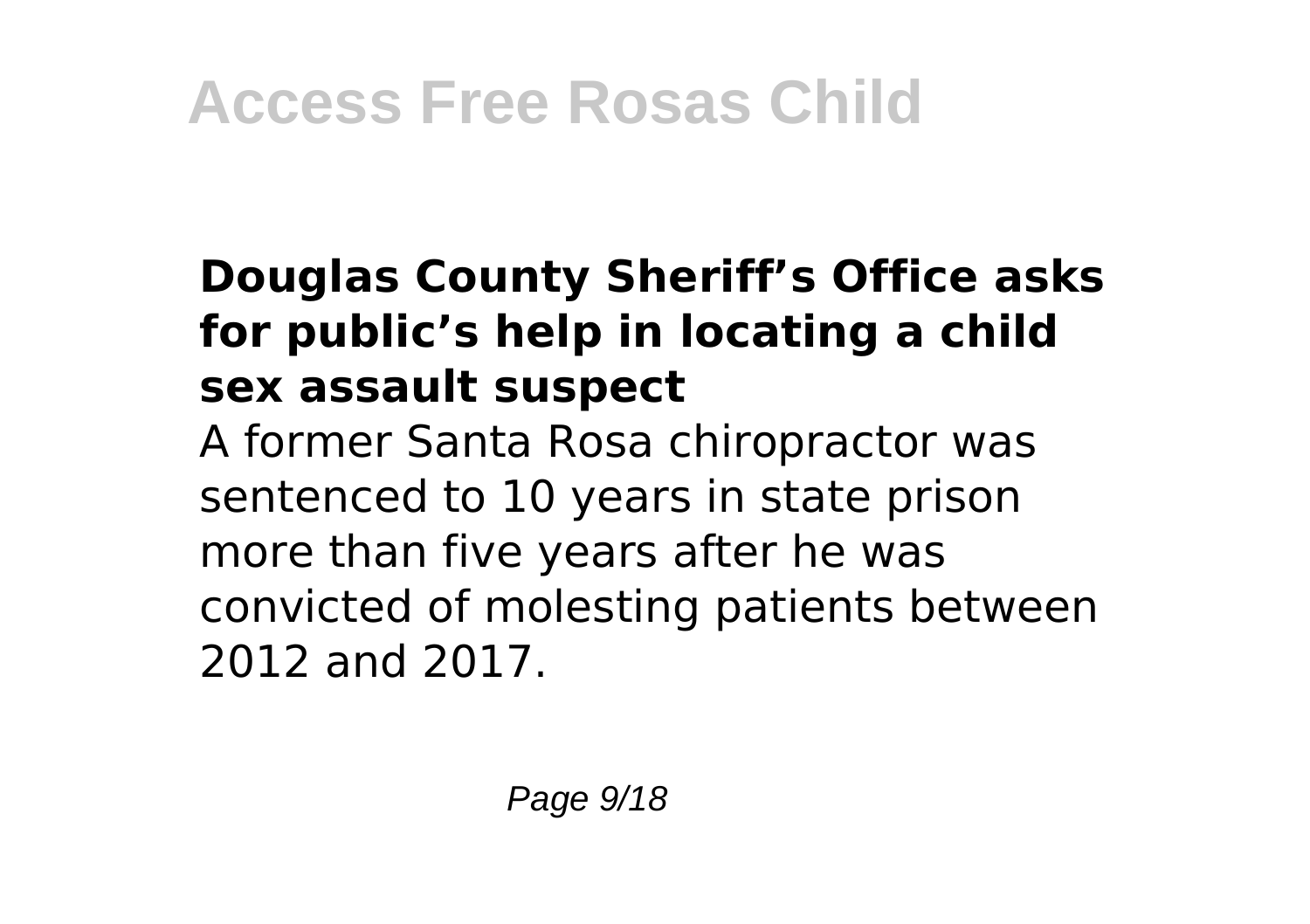#### **Santa Rosa chiropractor gets 10 years for molesting child patients** Long time Alamosa resident Rosa Davis, 83, passed away on June 15, 2022 in Excelsior Springs, Missouri. She was born on June 26, 1938, in Bamberg Germany to Luitpold Schoepplein and Anna Reuss ...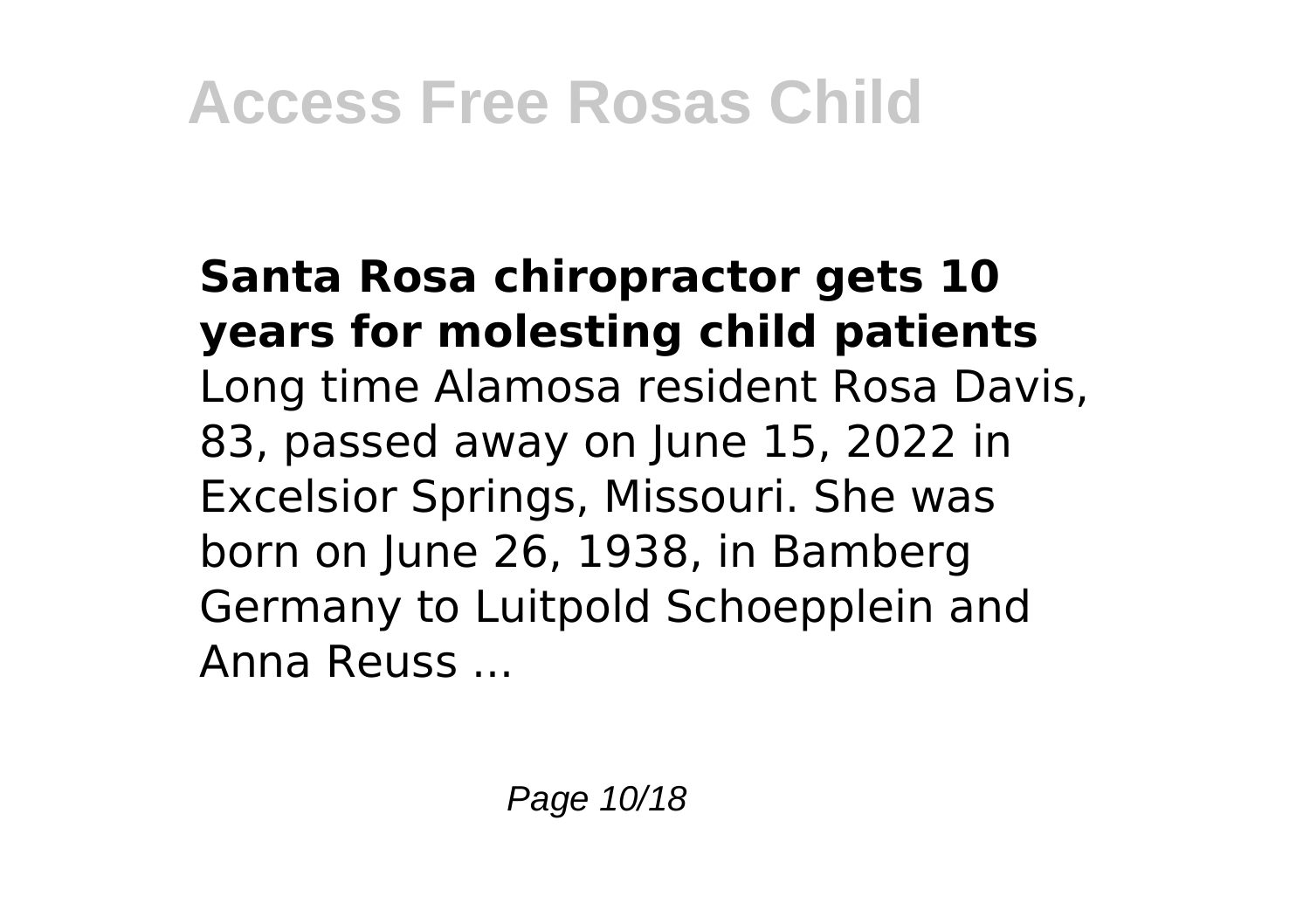#### **Rosa Davis**

Douglas County law enforcement are looking for a Boulder man in relation to alleged sexual assault of a child. On June 30, the Douglas County Sheriff's Office released information that ...

#### **Man sought in connection to child sex assault**

Page 11/18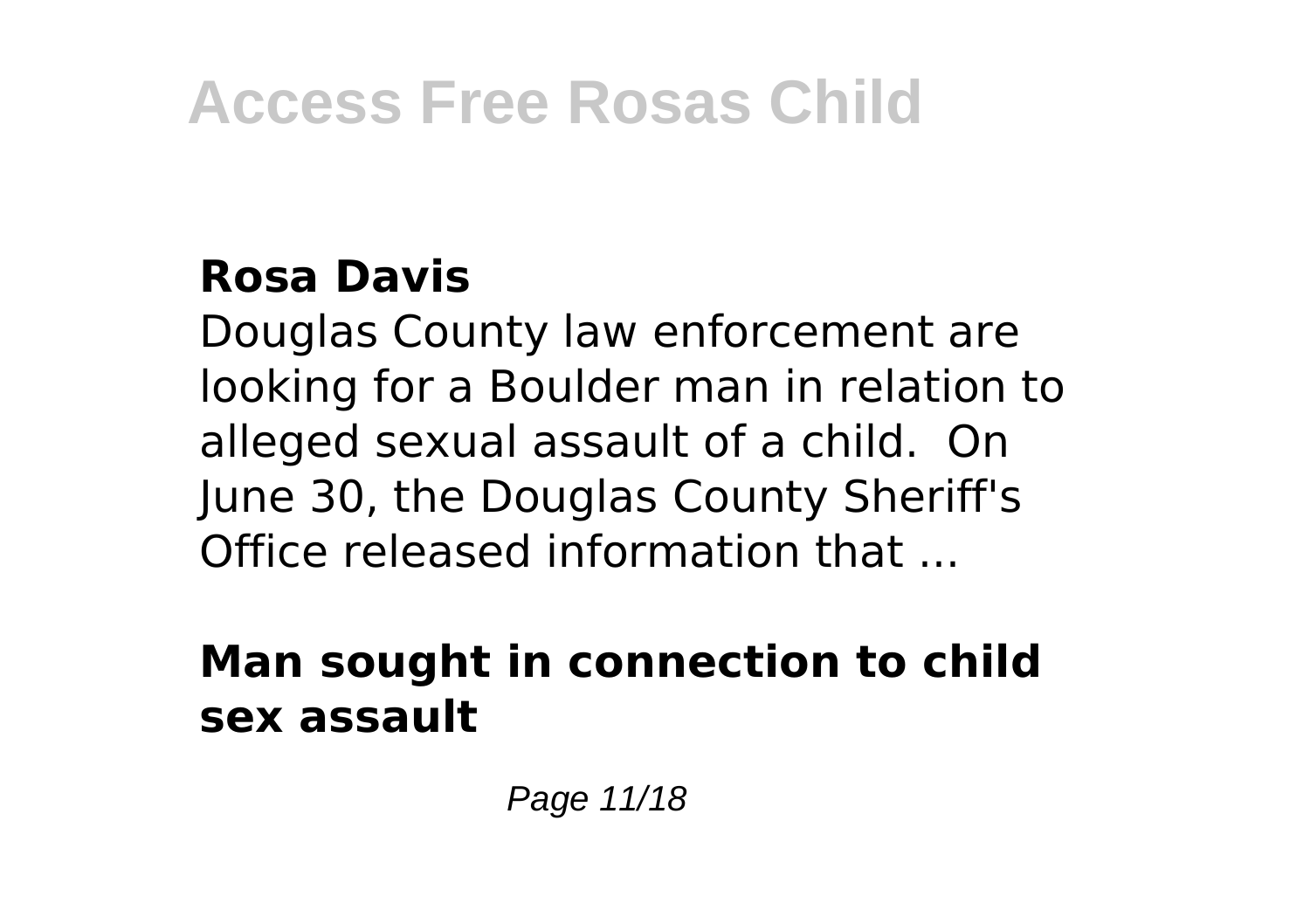...

Santa Rosa Sheriff's deputies arrested a 35-year-old man Tuesday afternoon for allegedly touching an 8-year-old girl inappropriately in her yard. Bernardino "Junior" Bello was charged with lewd and

#### **Man arrested for allegedly touching 8-year-old Santa Rosa County girl**

Page 12/18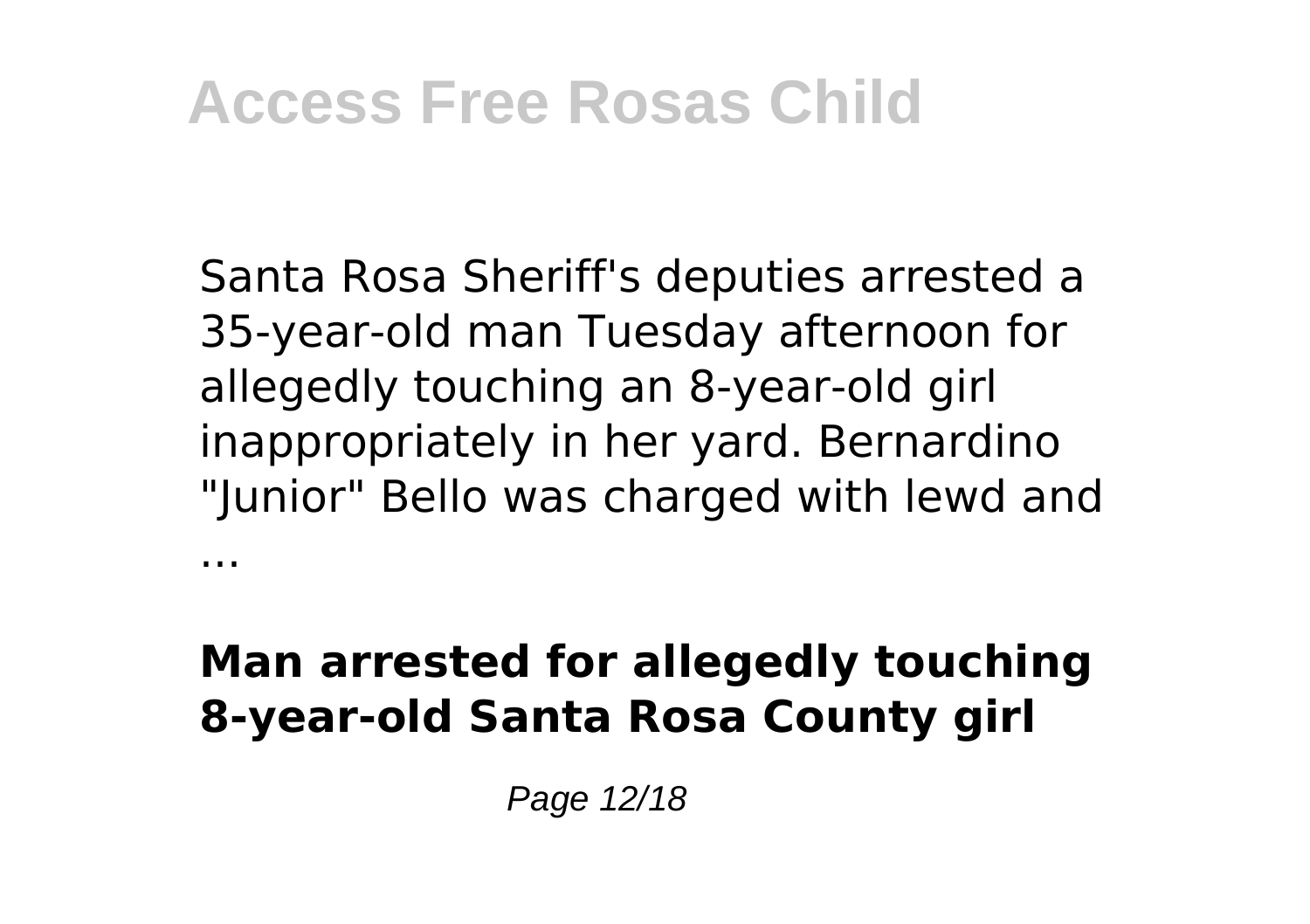A former Santa Rosa chiropractor was sentenced to 10 years in state prison more than five years after he was convicted of molesting patients between 2012 and 2017. Darius Bunyad, 41, of Petaluma, was ...

#### **Former Santa Rosa Chiropractor Receives 10-Year Sentence For**

Page 13/18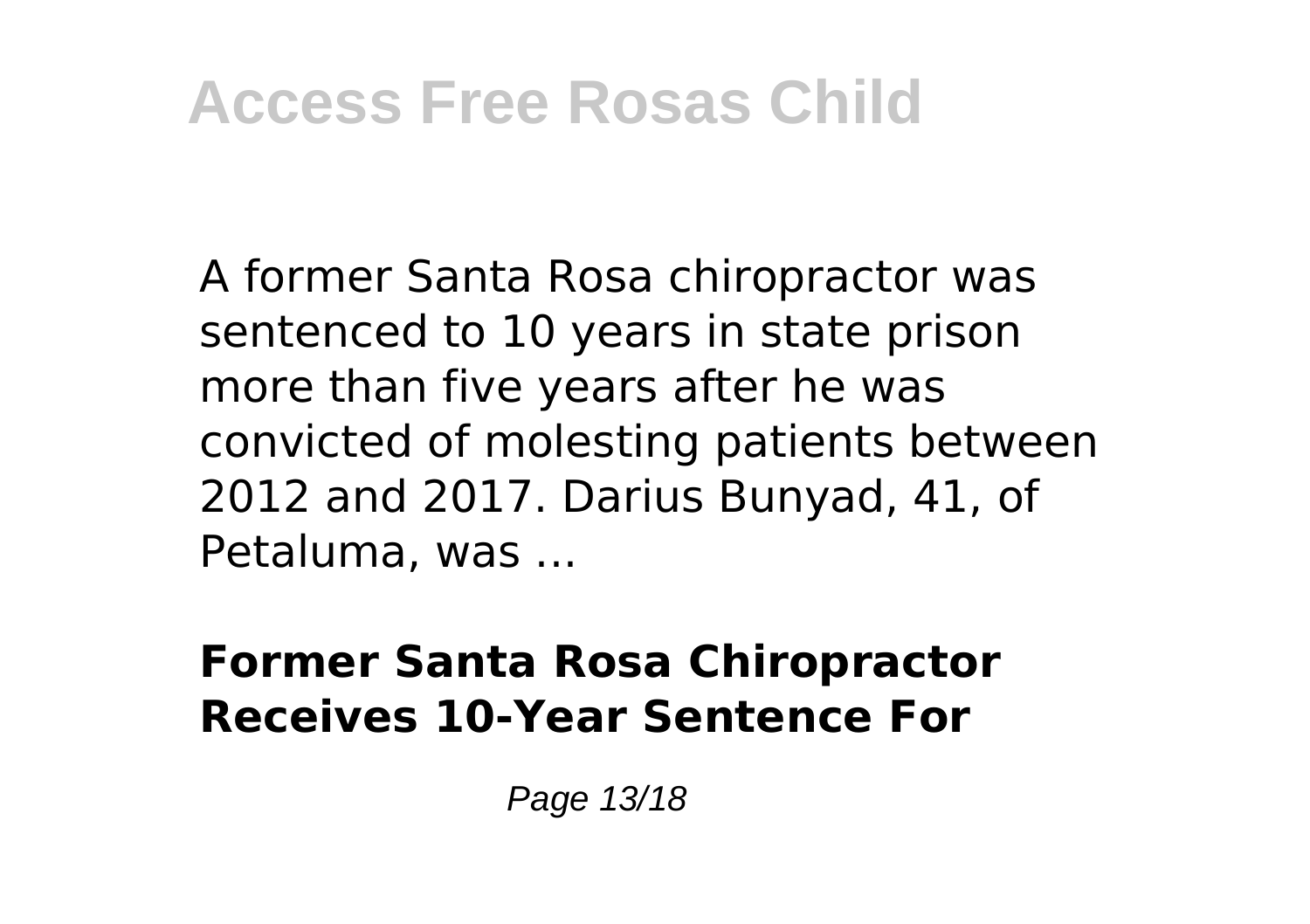#### **Molesting Child Patients**

A California man has been arrested for allegedly molesting a child under the age of 12 in Santa Rosa County, according to an arrest report. Arrest reports ...

#### **Santa Rosa Co. man charged for molesting a child: Sheriff's Office**

Page 14/18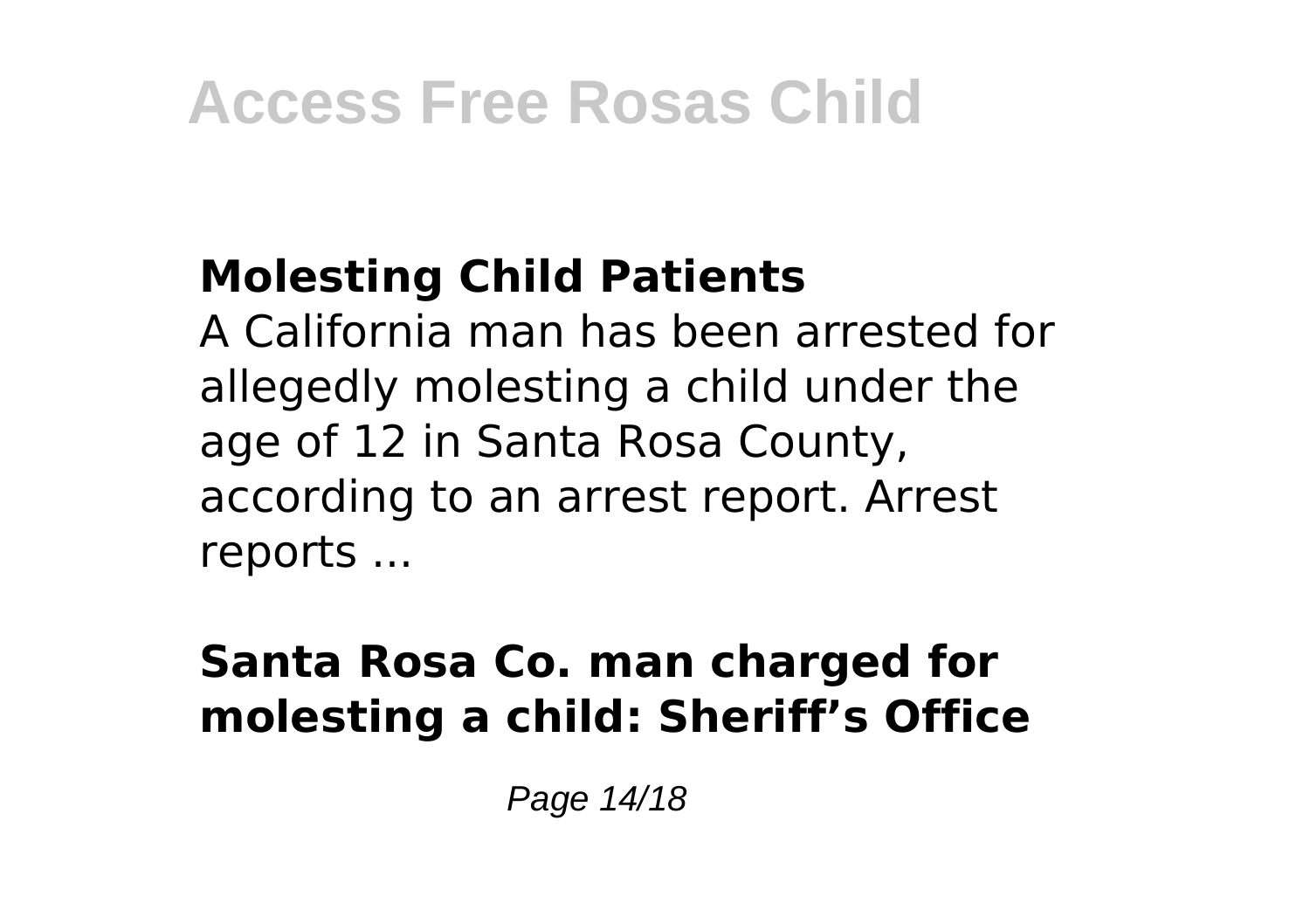The Escambia County School Board announced its district's new principal and assistant principal appointments earlier this month.

**Eight schools in Escambia and Santa Rosa have new principals. Does your child go to one?**

A former Santa Rosa chiropractor was

Page 15/18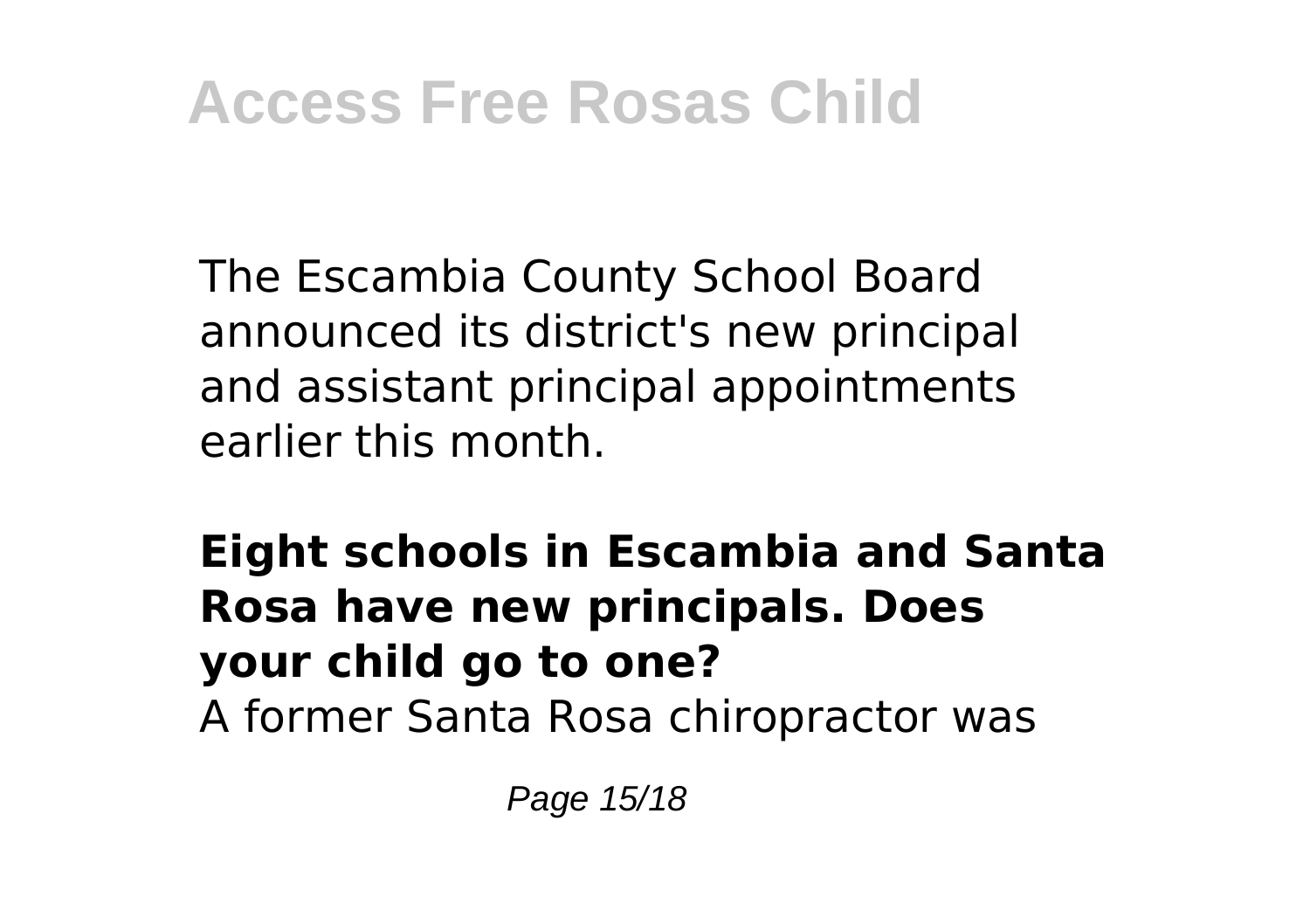sentenced to 10 years in state prison more than five years after he was convicted of molesting patients between 2012 and 2017.

**Ex-fugitive Santa Rosa chiropractor gets 10-year prison term for molesting patients** Dozens of Northern California Catholic

Page 16/18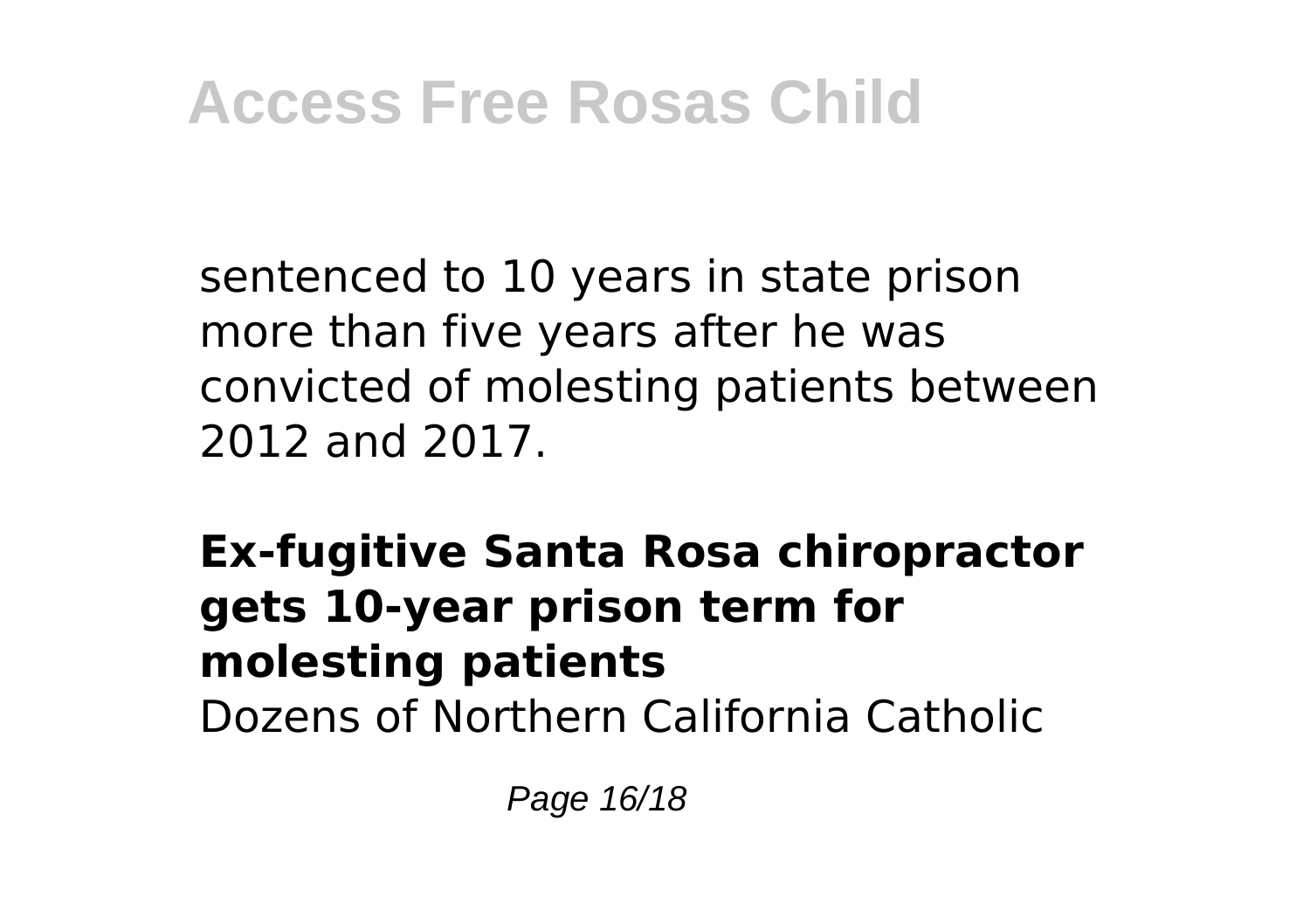priests and church employees – some still working, others retired or deceased – are being publicly accused for the first time of sexually abusing children in ...

Copyright code: [d41d8cd98f00b204e9800998ecf8427e.](/sitemap.xml)

Page 17/18